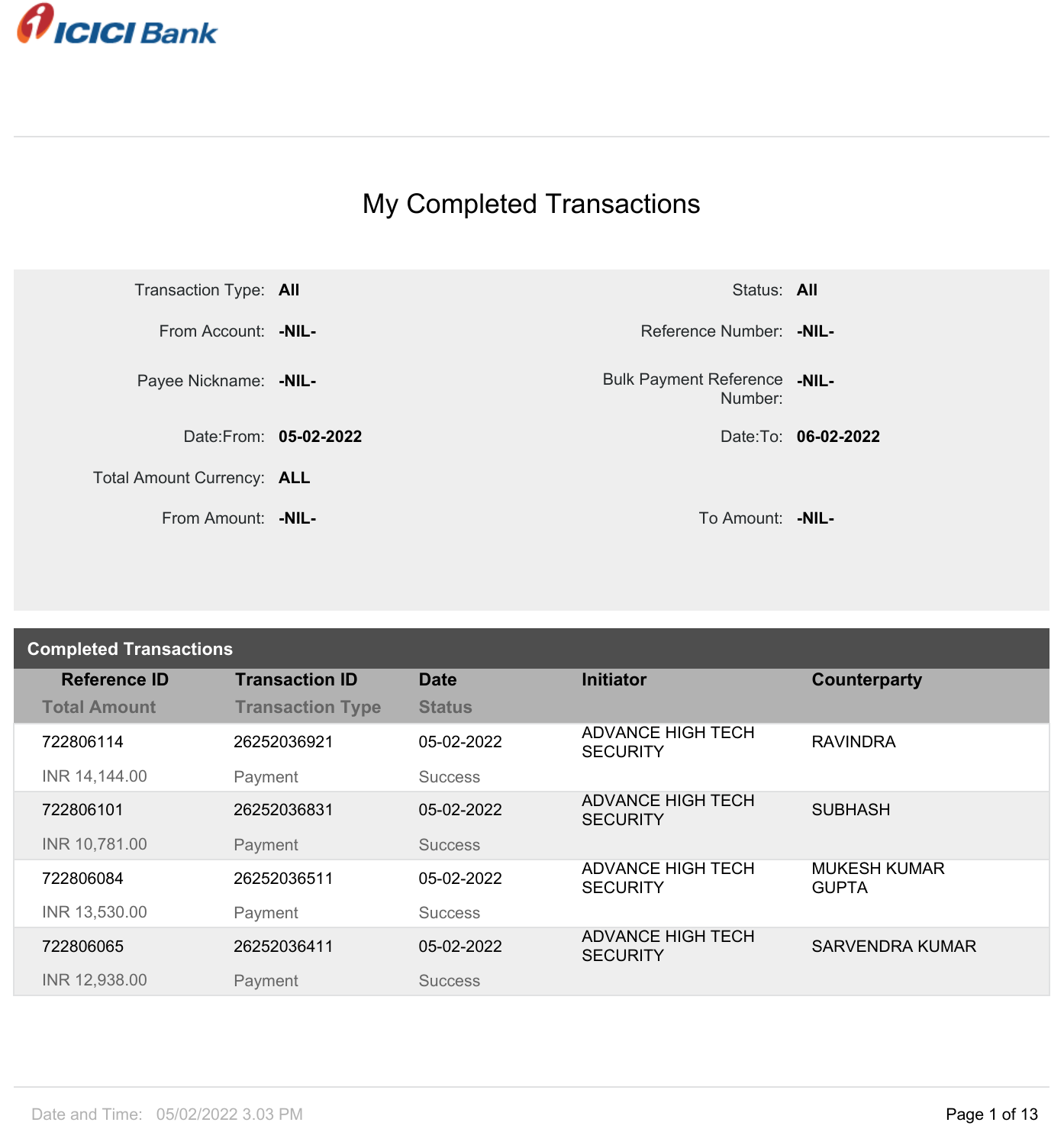| 722806050     | 26252036131 | 05-02-2022     | <b>ADVANCE HIGH TECH</b><br><b>SECURITY</b> | <b>MAMTA</b>          |
|---------------|-------------|----------------|---------------------------------------------|-----------------------|
| INR 13,530.00 | Payment     | <b>Success</b> |                                             |                       |
| 722806028     | 26252035961 | 05-02-2022     | <b>ADVANCE HIGH TECH</b><br><b>SECURITY</b> | <b>RAHUL KUMAR</b>    |
| INR 2,156.00  | Payment     | <b>Success</b> |                                             |                       |
| 722805974     | 26252035621 | 05-02-2022     | <b>ADVANCE HIGH TECH</b><br><b>SECURITY</b> | <b>SARITA DEVI</b>    |
| INR 9,703.00  | Payment     | <b>Success</b> |                                             |                       |
| 722805997     | 26252035531 | 05-02-2022     | <b>ADVANCE HIGH TECH</b><br><b>SECURITY</b> | <b>MD RIZWAN ALAM</b> |
| INR 12,938.00 | Payment     | <b>Success</b> |                                             |                       |
| 722805952     | 26252035201 | 05-02-2022     | <b>ADVANCE HIGH TECH</b><br><b>SECURITY</b> | <b>ARUN KUMAR</b>     |
| INR 11,320.00 | Payment     | <b>Success</b> |                                             |                       |
| 722804840     | 26252024341 | 05-02-2022     | <b>ADVANCE HIGH TECH</b><br><b>SECURITY</b> | <b>SHUBHAM BERA</b>   |
| INR 13,530.00 | Payment     | <b>Success</b> |                                             |                       |
| 722804819     | 26252024191 | 05-02-2022     | <b>ADVANCE HIGH TECH</b><br><b>SECURITY</b> | PREMNARAYAN           |
| INR 14,144.00 | Payment     | <b>Success</b> |                                             |                       |
| 722804774     | 26252023901 | 05-02-2022     | <b>ADVANCE HIGH TECH</b><br><b>SECURITY</b> | <b>TULSI KUMARI</b>   |
| INR 10,242.00 | Payment     | <b>Success</b> |                                             |                       |
| 722804754     | 26252023761 | 05-02-2022     | <b>ADVANCE HIGH TECH</b><br><b>SECURITY</b> | <b>KULDEEP KUMAR</b>  |
| INR 14,144.00 | Payment     | <b>Success</b> |                                             |                       |
| 722804794     | 26252023591 | 05-02-2022     | <b>ADVANCE HIGH TECH</b><br><b>SECURITY</b> | <b>SONIA</b>          |
| INR 11,320.00 | Payment     | <b>Success</b> |                                             |                       |
| 722795643     | 26251899761 | 05-02-2022     | <b>ADVANCE HIGH TECH</b><br><b>SECURITY</b> | <b>KAMLESH</b>        |
| INR 14,144.00 | Payment     | <b>Success</b> |                                             |                       |
| 722795629     | 26251899661 | 05-02-2022     | <b>ADVANCE HIGH TECH</b><br><b>SECURITY</b> | <b>SHABNAM</b>        |
| INR 10,781.00 | Payment     | <b>Success</b> |                                             |                       |
| 722795616     | 26251899371 | 05-02-2022     | <b>ADVANCE HIGH TECH</b><br><b>SECURITY</b> | <b>AJAY KUMAR</b>     |
| INR 14,144.00 | Payment     | <b>Success</b> |                                             |                       |
| 722795603     | 26251899201 | 05-02-2022     | <b>ADVANCE HIGH TECH</b><br><b>SECURITY</b> | <b>PARDEEP</b>        |
| INR 11,320.00 | Payment     | <b>Success</b> |                                             |                       |
| 722795568     | 26251899051 | 05-02-2022     | <b>ADVANCE HIGH TECH</b><br><b>SECURITY</b> | <b>ABHISHEK</b>       |
| INR 14,144.00 | Payment     | <b>Success</b> |                                             |                       |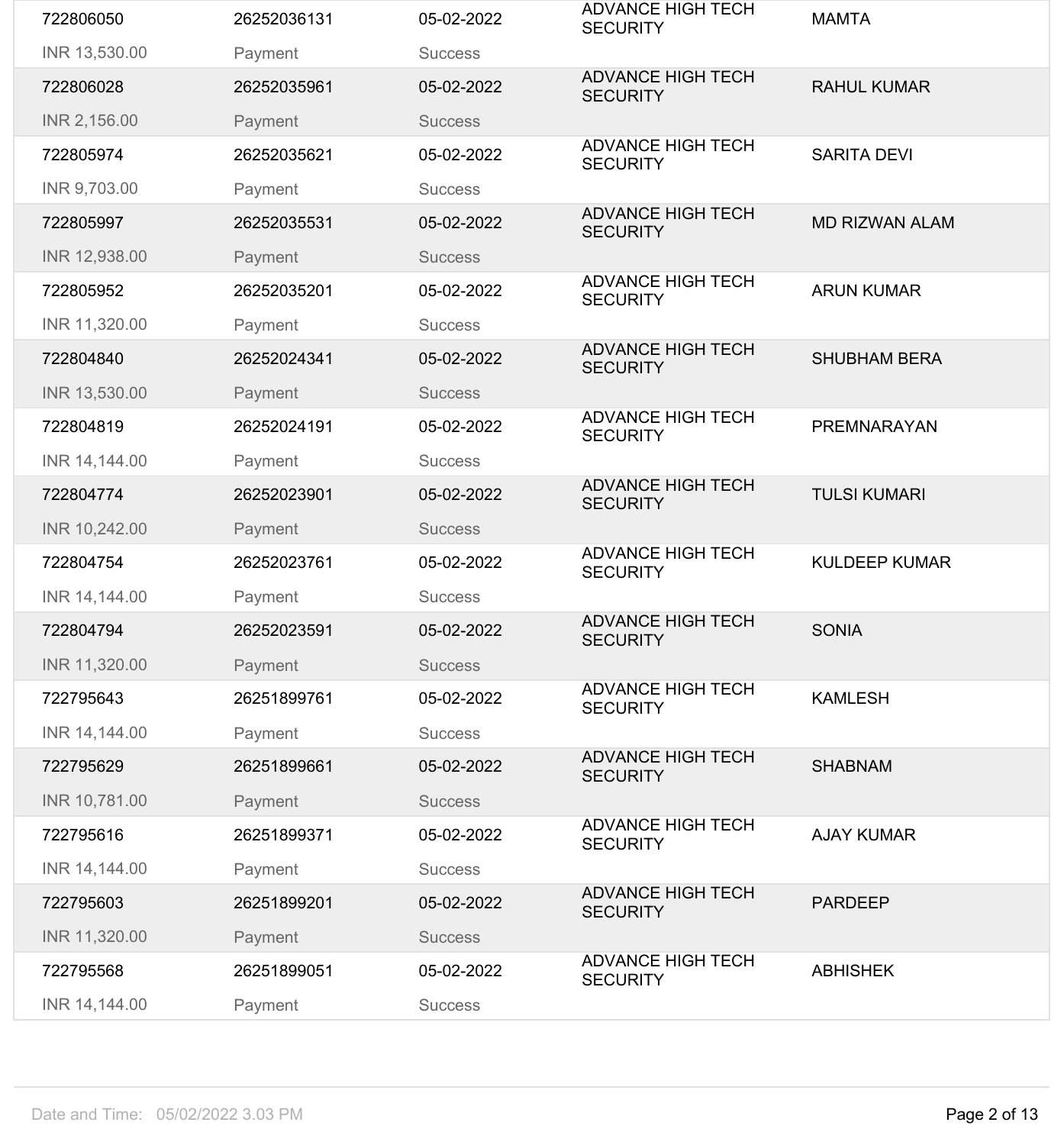| INR 11,860.00 | Payment     | <b>Success</b> | <b>SECURITY</b>                             |                       |
|---------------|-------------|----------------|---------------------------------------------|-----------------------|
| 722795588     | 26251898981 | 05-02-2022     | <b>ADVANCE HIGH TECH</b><br><b>SECURITY</b> | <b>JAG JEEVAN</b>     |
| INR 12,399.00 | Payment     | <b>Success</b> |                                             |                       |
| 722795579     | 26251898951 | 05-02-2022     | <b>ADVANCE HIGH TECH</b><br><b>SECURITY</b> | <b>POORAN</b>         |
| INR 9,703.00  | Payment     | <b>Success</b> |                                             |                       |
| 722795560     | 26251898861 | 05-02-2022     | <b>ADVANCE HIGH TECH</b><br><b>SECURITY</b> | <b>PRINCE</b>         |
| INR 14,144.00 | Payment     | <b>Success</b> |                                             |                       |
| 722795541     | 26251898711 | 05-02-2022     | <b>ADVANCE HIGH TECH</b><br><b>SECURITY</b> | <b>NEELAM</b>         |
| INR 13,530.00 | Payment     | <b>Success</b> |                                             |                       |
| 722795536     | 26251898681 | 05-02-2022     | <b>ADVANCE HIGH TECH</b><br><b>SECURITY</b> | <b>PRABHA DEVI</b>    |
| INR 11,860.00 | Payment     | <b>Success</b> |                                             |                       |
| 722795513     | 26251898561 | 05-02-2022     | <b>ADVANCE HIGH TECH</b><br><b>SECURITY</b> | <b>KARTIK</b>         |
| INR 14,144.00 | Payment     | <b>Success</b> |                                             |                       |
| 722795509     | 26251898531 | 05-02-2022     | <b>ADVANCE HIGH TECH</b><br><b>SECURITY</b> | <b>ROLI</b>           |
| INR 12,399.00 | Payment     | <b>Success</b> |                                             |                       |
| 722795500     | 26251898481 | 05-02-2022     | <b>ADVANCE HIGH TECH</b>                    | <b>RAGHUNANDAN</b>    |
|               |             |                | <b>SECURITY</b>                             |                       |
| INR 14,144.00 | Payment     | <b>Success</b> |                                             |                       |
| 722795523     | 26251898321 | 05-02-2022     | <b>ADVANCE HIGH TECH</b><br><b>SECURITY</b> | <b>PUSHPA</b>         |
| INR 14,144.00 | Payment     | <b>Success</b> |                                             |                       |
| 722795490     | 26251898211 | 05-02-2022     | <b>ADVANCE HIGH TECH</b><br><b>SECURITY</b> | <b>HEMA SEXSENA</b>   |
| INR 13,530.00 | Payment     | <b>Success</b> |                                             |                       |
| 722795478     | 26251898151 | 05-02-2022     | <b>ADVANCE HIGH TECH</b><br><b>SECURITY</b> | <b>CHANDNI</b>        |
| INR 13,530.00 | Payment     | <b>Success</b> |                                             |                       |
| 722795472     | 26251898111 | 05-02-2022     | <b>ADVANCE HIGH TECH</b><br><b>SECURITY</b> | <b>REKHA</b>          |
| INR 7,008.00  | Payment     | <b>Success</b> |                                             |                       |
| 722795460     | 26251898021 | 05-02-2022     | <b>ADVANCE HIGH TECH</b><br><b>SECURITY</b> | <b>MANOHAR PASWAN</b> |
| INR 14,144.00 | Payment     | <b>Success</b> |                                             |                       |
| 722795466     | 26251897921 | 05-02-2022     | <b>ADVANCE HIGH TECH</b><br><b>SECURITY</b> | <b>MANISH KUMAR</b>   |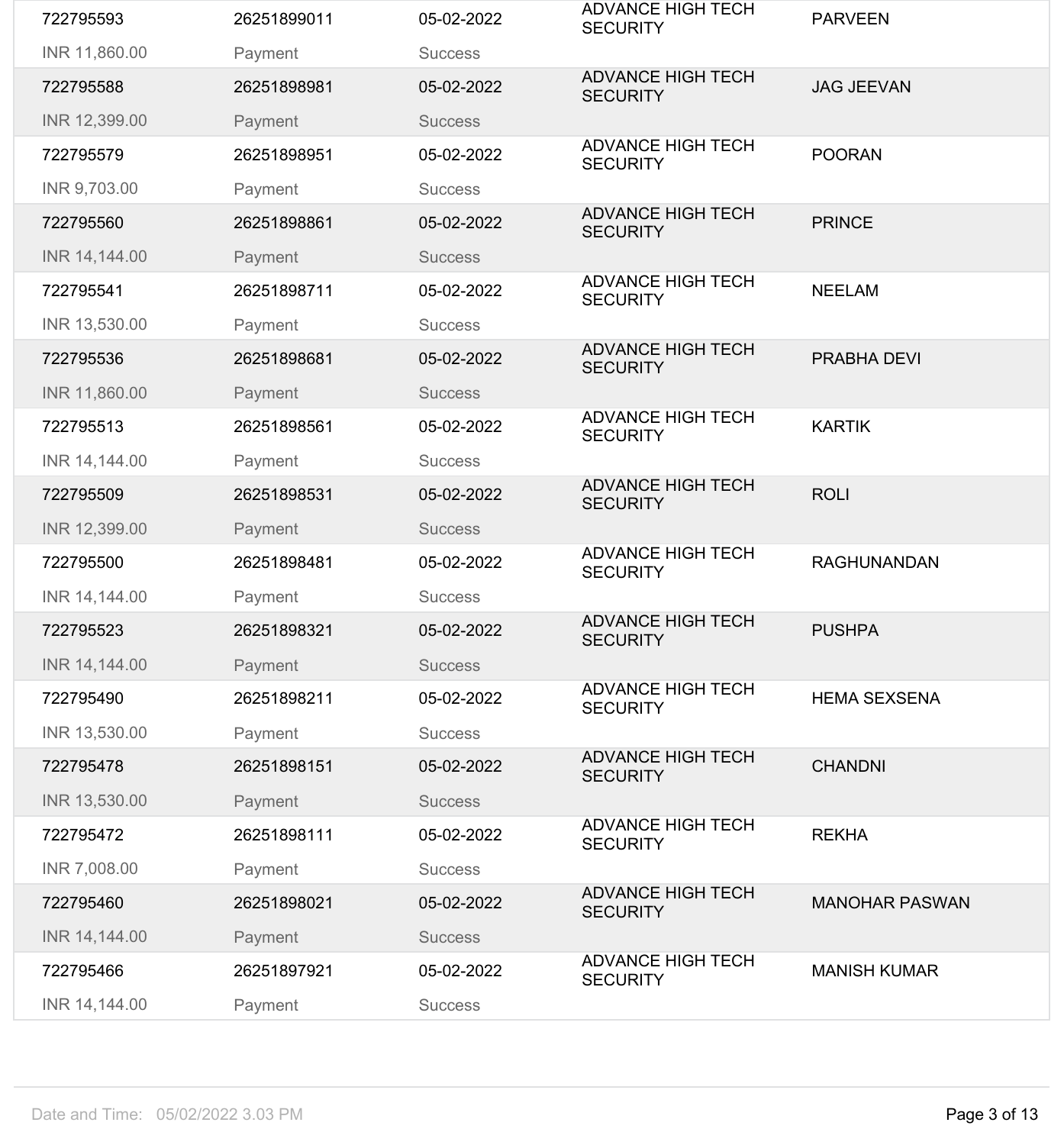| 722795447     | 26251897851 | 05-02-2022     | <b>ADVANCE HIGH TECH</b><br><b>SECURITY</b> | <b>BRAJENDRA KUMAR</b>  |
|---------------|-------------|----------------|---------------------------------------------|-------------------------|
| INR 12,938.00 | Payment     | <b>Success</b> |                                             |                         |
| 722795441     | 26251897711 | 05-02-2022     | <b>ADVANCE HIGH TECH</b><br><b>SECURITY</b> | <b>CHANDAN SINGH</b>    |
| INR 14,144.00 | Payment     | <b>Success</b> |                                             |                         |
| 722795432     | 26251897661 | 05-02-2022     | <b>ADVANCE HIGH TECH</b><br><b>SECURITY</b> | <b>GAYTRI DEVI</b>      |
| INR 11,320.00 | Payment     | <b>Success</b> |                                             |                         |
| 722795430     | 26251897651 | 05-02-2022     | <b>ADVANCE HIGH TECH</b><br><b>SECURITY</b> | <b>SARVESH KUMAR</b>    |
| INR 13,530.00 | Payment     | <b>Success</b> |                                             |                         |
| 722795428     | 26251897631 | 05-02-2022     | <b>ADVANCE HIGH TECH</b><br><b>SECURITY</b> | <b>PAWAN KUMAR</b>      |
| INR 1,078.00  | Payment     | <b>Success</b> |                                             |                         |
| 722795403     | 26251897451 | 05-02-2022     | <b>ADVANCE HIGH TECH</b><br><b>SECURITY</b> | <b>MANOJ KUMAR</b>      |
| INR 11,320.00 | Payment     | <b>Success</b> |                                             |                         |
| 722795418     | 26251897351 | 05-02-2022     | <b>ADVANCE HIGH TECH</b><br><b>SECURITY</b> | <b>RAM AVADH</b>        |
| INR 11,320.00 | Payment     | <b>Success</b> |                                             |                         |
| 722795387     | 26251897151 | 05-02-2022     | <b>ADVANCE HIGH TECH</b><br><b>SECURITY</b> | <b>REETA KUSHWAHA</b>   |
| INR 10,242.00 | Payment     | <b>Success</b> |                                             |                         |
| 722795375     | 26251897071 | 05-02-2022     | <b>ADVANCE HIGH TECH</b><br><b>SECURITY</b> | <b>SUNIL KUMAR</b>      |
| INR 14,144.00 | Payment     | <b>Success</b> |                                             |                         |
| 722795366     | 26251897001 | 05-02-2022     | <b>ADVANCE HIGH TECH</b><br><b>SECURITY</b> | <b>LAXMI</b>            |
| INR 14,144.00 | Payment     | <b>Success</b> |                                             |                         |
| 722795351     | 26251896901 | 05-02-2022     | <b>ADVANCE HIGH TECH</b><br><b>SECURITY</b> | <b>HARISH</b>           |
| INR 14,144.00 | Payment     | <b>Success</b> |                                             |                         |
| 722795347     | 26251896881 | 05-02-2022     | <b>ADVANCE HIGH TECH</b><br><b>SECURITY</b> | <b>AAKASH</b>           |
| INR 14,144.00 | Payment     | <b>Success</b> |                                             |                         |
| 722795335     | 26251896841 | 05-02-2022     | <b>ADVANCE HIGH TECH</b><br><b>SECURITY</b> | <b>KISHAN KUMAR</b>     |
| INR 9,164.00  | Payment     | <b>Success</b> |                                             |                         |
| 722795326     | 26251896601 | 05-02-2022     | <b>ADVANCE HIGH TECH</b><br><b>SECURITY</b> | <b>ROHIT BHADOURIYA</b> |
| INR 14,144.00 | Payment     | <b>Success</b> |                                             |                         |
| 722795312     | 26251896501 | 05-02-2022     | <b>ADVANCE HIGH TECH</b><br><b>SECURITY</b> | <b>BUNTY KUMAR</b>      |
|               |             |                |                                             |                         |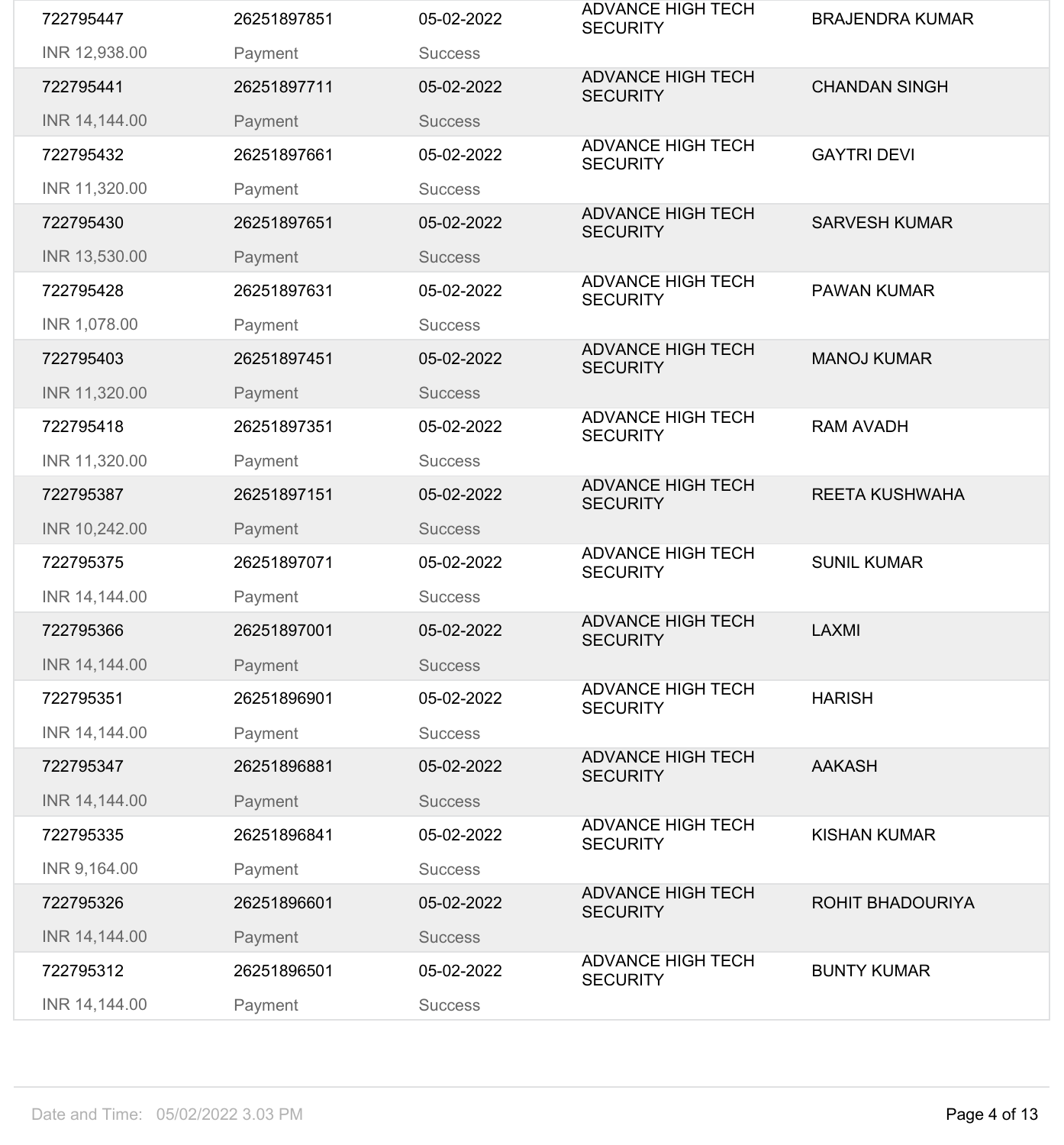| 722795300     | 26251896401 | 05-02-2022     | <b>ADVANCE HIGH TECH</b><br><b>SECURITY</b> | <b>INDDRAJIT KUMAR</b>                 |
|---------------|-------------|----------------|---------------------------------------------|----------------------------------------|
| INR 13,530.00 | Payment     | <b>Success</b> |                                             |                                        |
| 722795288     | 26251896331 | 05-02-2022     | <b>ADVANCE HIGH TECH</b><br><b>SECURITY</b> | <b>VIPIN KUMAR</b>                     |
| INR 14,144.00 | Payment     | <b>Success</b> |                                             |                                        |
| 722795272     | 26251896231 | 05-02-2022     | <b>ADVANCE HIGH TECH</b><br><b>SECURITY</b> | <b>PANKAJ KUMAR</b>                    |
| INR 13,530.00 | Payment     | <b>Success</b> |                                             |                                        |
| 722795257     | 26251895961 | 05-02-2022     | <b>ADVANCE HIGH TECH</b><br><b>SECURITY</b> | <b>RANDHIR</b>                         |
| INR 12,938.00 | Payment     | <b>Success</b> |                                             |                                        |
| 722795241     | 26251895721 | 05-02-2022     | <b>ADVANCE HIGH TECH</b><br><b>SECURITY</b> | <b>SURAJ KUMAR JHA</b>                 |
| INR 13,530.00 | Payment     | <b>Success</b> |                                             |                                        |
| 722795225     | 26251895691 | 05-02-2022     | <b>ADVANCE HIGH TECH</b><br><b>SECURITY</b> | <b>RABBANI</b>                         |
| INR 14,144.00 | Payment     | <b>Success</b> |                                             |                                        |
| 722795216     | 26251895521 | 05-02-2022     | <b>ADVANCE HIGH TECH</b><br><b>SECURITY</b> | <b>ANKUL SINGH</b>                     |
| INR 13,530.00 | Payment     | <b>Success</b> |                                             |                                        |
| 722795197     | 26251895421 | 05-02-2022     | <b>ADVANCE HIGH TECH</b><br><b>SECURITY</b> | <b>MITHUN</b>                          |
| INR 12,938.00 | Payment     | <b>Success</b> |                                             |                                        |
|               |             |                |                                             |                                        |
| 722795186     | 26251895361 | 05-02-2022     | <b>ADVANCE HIGH TECH</b><br><b>SECURITY</b> | <b>MANOJ KUMAR</b>                     |
| INR 10,242.00 | Payment     | <b>Success</b> |                                             |                                        |
| 722795169     | 26251895241 | 05-02-2022     | <b>ADVANCE HIGH TECH</b><br><b>SECURITY</b> | <b>AMAN KUMAR</b>                      |
| INR 14,144.00 | Payment     | <b>Success</b> |                                             |                                        |
| 722795161     | 26251895161 | 05-02-2022     | <b>ADVANCE HIGH TECH</b><br><b>SECURITY</b> | <b>MANOJ KUMAR</b><br><b>PRAJAPATI</b> |
| INR 14,144.00 | Payment     | <b>Success</b> |                                             |                                        |
| 722795149     | 26251895061 | 05-02-2022     | <b>ADVANCE HIGH TECH</b><br><b>SECURITY</b> | <b>KANCHAN</b>                         |
| INR 13,530.00 | Payment     | <b>Success</b> |                                             |                                        |
| 722795147     | 26251895041 | 05-02-2022     | <b>ADVANCE HIGH TECH</b><br><b>SECURITY</b> | <b>RAJESH</b>                          |
| INR 14,144.00 | Payment     | <b>Success</b> |                                             |                                        |
| 722795206     | 26251895011 | 05-02-2022     | <b>ADVANCE HIGH TECH</b><br><b>SECURITY</b> | <b>PAVNESH KUMAR</b>                   |
| INR 14,144.00 | Payment     | <b>Success</b> |                                             |                                        |
| 722795192     | 26251894971 | 05-02-2022     | <b>ADVANCE HIGH TECH</b><br><b>SECURITY</b> | <b>MITHLESH PASWAN</b>                 |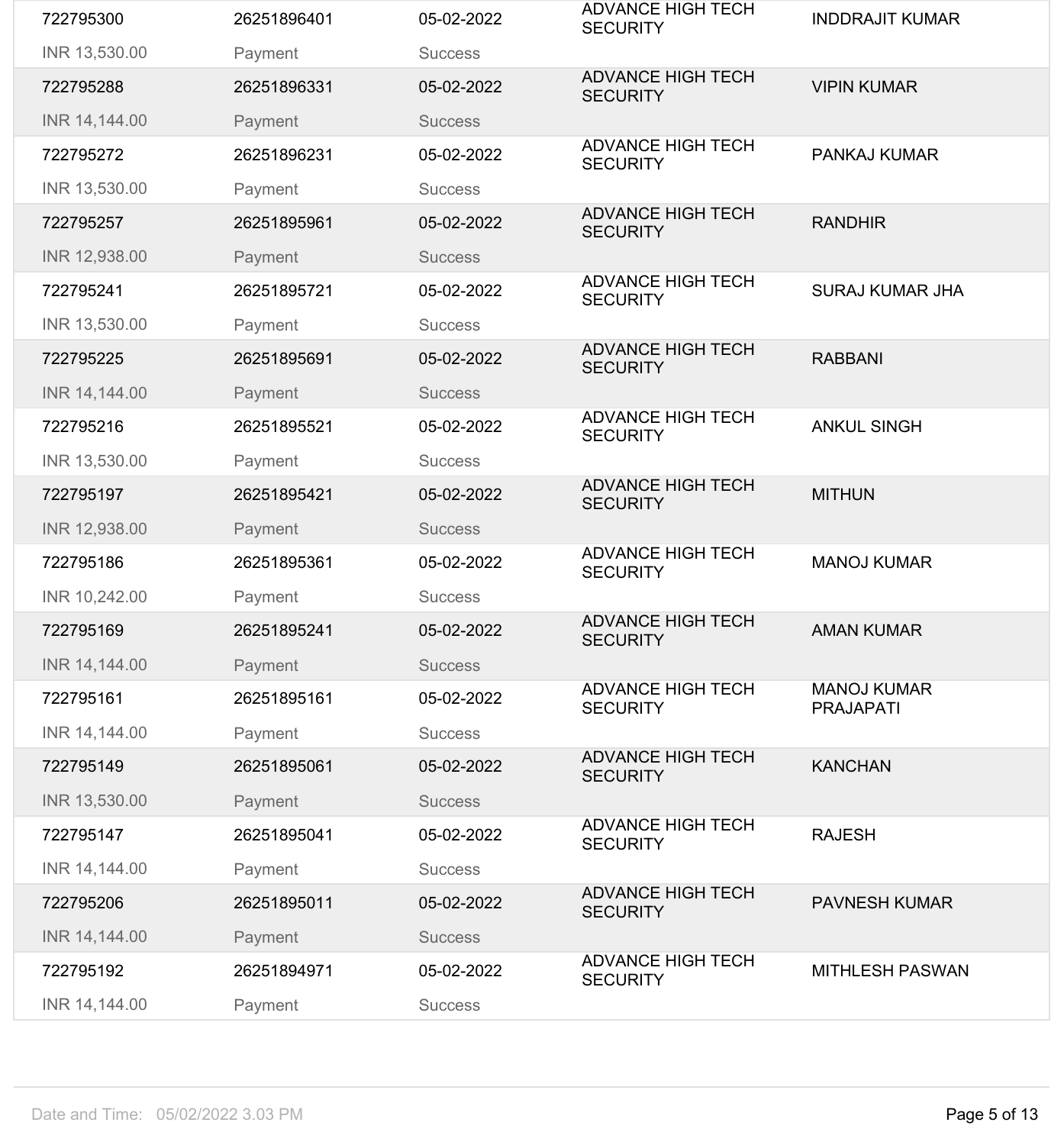| 722795180     | 26251894931 | 05-02-2022     | <b>ADVANCE HIGH TECH</b><br><b>SECURITY</b> | <b>SUNEEL</b>                        |
|---------------|-------------|----------------|---------------------------------------------|--------------------------------------|
| INR 10,242.00 | Payment     | <b>Success</b> |                                             |                                      |
| 722795133     | 26251894821 | 05-02-2022     | <b>ADVANCE HIGH TECH</b><br><b>SECURITY</b> | <b>KAMLESH DEVI</b>                  |
| INR 12,399.00 | Payment     | <b>Success</b> |                                             |                                      |
| 722795138     | 26251894791 | 05-02-2022     | <b>ADVANCE HIGH TECH</b><br><b>SECURITY</b> | <b>SAVITRI</b>                       |
| INR 11,860.00 | Payment     | <b>Success</b> |                                             |                                      |
| 722795127     | 26251894711 | 05-02-2022     | <b>ADVANCE HIGH TECH</b><br><b>SECURITY</b> | <b>KRANTI</b>                        |
| INR 10,781.00 | Payment     | <b>Success</b> |                                             |                                      |
| 722795122     | 26251894691 | 05-02-2022     | <b>ADVANCE HIGH TECH</b><br><b>SECURITY</b> | <b>SAWAN PASWAN</b>                  |
| INR 13,530.00 | Payment     | <b>Success</b> |                                             |                                      |
| 722795109     | 26251894621 | 05-02-2022     | <b>ADVANCE HIGH TECH</b><br><b>SECURITY</b> | <b>MASTR RAVI KUMAR</b>              |
| INR 14,144.00 | Payment     | <b>Success</b> |                                             |                                      |
| 722795094     | 26251894541 | 05-02-2022     | <b>ADVANCE HIGH TECH</b><br><b>SECURITY</b> | <b>SANTOSH</b>                       |
| INR 14,144.00 | Payment     | <b>Success</b> |                                             |                                      |
| 722795091     | 26251894491 | 05-02-2022     | <b>ADVANCE HIGH TECH</b><br><b>SECURITY</b> | <b>RITIK KUMAR RANJAN</b>            |
| INR 12,399.00 | Payment     | <b>Success</b> |                                             |                                      |
| 722795083     | 26251894441 | 05-02-2022     | <b>ADVANCE HIGH TECH</b><br><b>SECURITY</b> | <b>SUNIL</b>                         |
| INR 7,008.00  | Payment     | <b>Success</b> |                                             |                                      |
| 722795079     | 26251894421 | 05-02-2022     | <b>ADVANCE HIGH TECH</b><br><b>SECURITY</b> | <b>NEHA</b>                          |
| INR 12,938.00 | Payment     | <b>Success</b> |                                             |                                      |
| 722795108     | 26251894341 | 05-02-2022     | <b>ADVANCE HIGH TECH</b><br><b>SECURITY</b> | <b>VINOD KUMAR</b>                   |
| INR 10,781.00 | Payment     | <b>Success</b> |                                             |                                      |
| 722795063     | 26251894221 | 05-02-2022     | <b>ADVANCE HIGH TECH</b><br><b>SECURITY</b> | <b>SARBAN KUMAR</b><br><b>MANDAL</b> |
| INR 4,852.00  | Payment     | <b>Success</b> |                                             |                                      |
| 722795069     | 26251894161 | 05-02-2022     | <b>ADVANCE HIGH TECH</b><br><b>SECURITY</b> | <b>AVINASH KUMAR</b>                 |
| INR 14,144.00 | Payment     | <b>Success</b> |                                             |                                      |
| 722795049     | 26251894031 | 05-02-2022     | <b>ADVANCE HIGH TECH</b><br><b>SECURITY</b> | <b>MOHIT KUMAR GUPTA</b>             |
| INR 13,530.00 | Payment     | <b>Success</b> |                                             |                                      |
| 722795045     | 26251894001 | 05-02-2022     | <b>ADVANCE HIGH TECH</b><br><b>SECURITY</b> | <b>MAMTA</b>                         |
| INR 11,860.00 | Payment     | <b>Success</b> |                                             |                                      |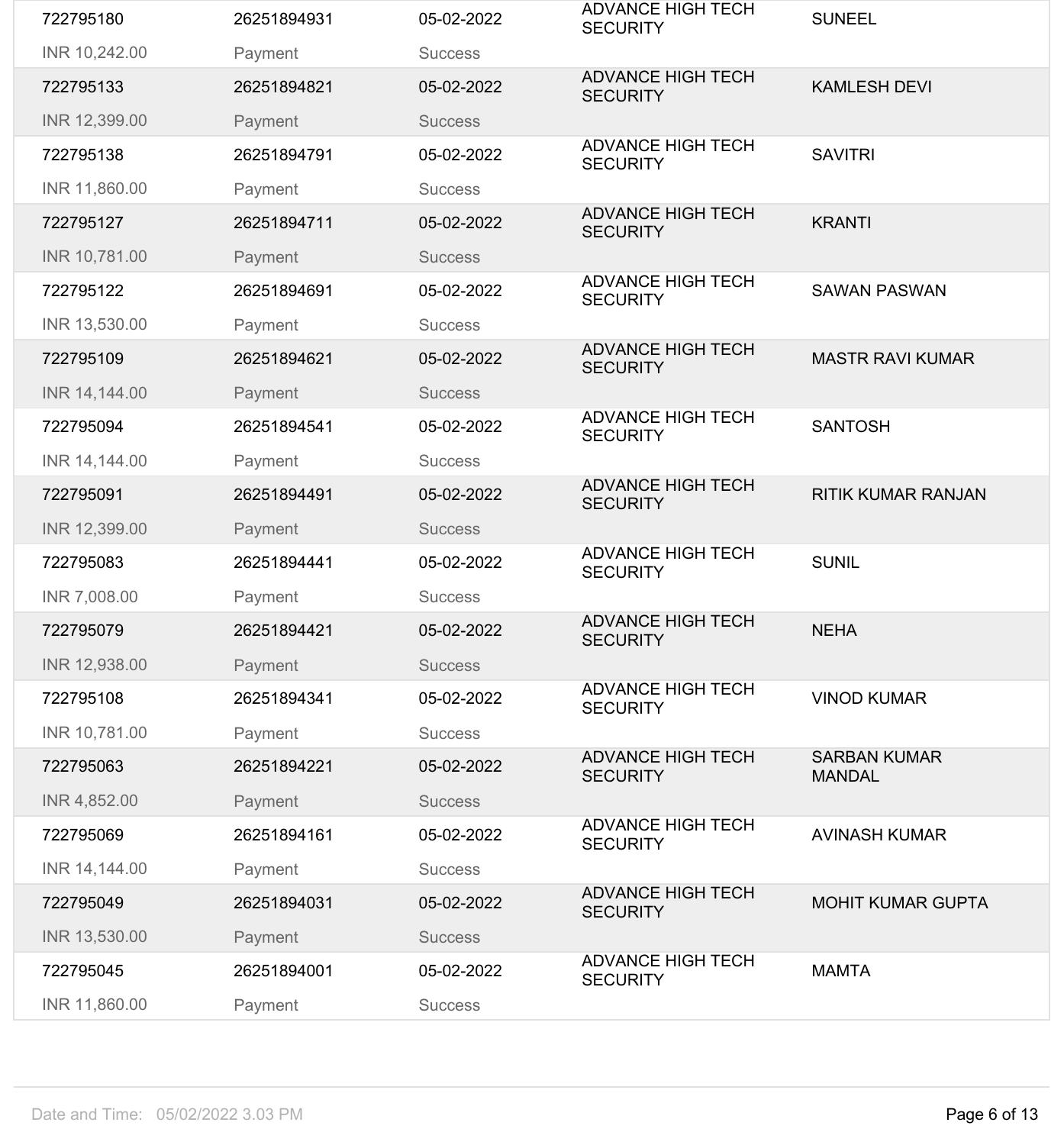| INR 11,320.00<br>722794948<br>INR 14,144.00<br>722794933<br>INR 12,938.00 | Payment<br>26251892991<br>Payment<br>26251892891<br>Payment | <b>Success</b><br>05-02-2022<br><b>Success</b><br>05-02-2022<br><b>Success</b> | <b>ADVANCE HIGH TECH</b><br><b>SECURITY</b><br><b>ADVANCE HIGH TECH</b><br><b>SECURITY</b><br><b>ADVANCE HIGH TECH</b> | <b>RAKESH KUMAR</b><br><b>NAMDEV</b><br><b>ANUJ SHARMA</b> |
|---------------------------------------------------------------------------|-------------------------------------------------------------|--------------------------------------------------------------------------------|------------------------------------------------------------------------------------------------------------------------|------------------------------------------------------------|
|                                                                           |                                                             |                                                                                |                                                                                                                        |                                                            |
|                                                                           |                                                             |                                                                                |                                                                                                                        |                                                            |
|                                                                           |                                                             |                                                                                |                                                                                                                        |                                                            |
|                                                                           |                                                             |                                                                                |                                                                                                                        |                                                            |
|                                                                           |                                                             |                                                                                |                                                                                                                        |                                                            |
| 722794956                                                                 | 26251893241                                                 | 05-02-2022                                                                     | <b>ADVANCE HIGH TECH</b><br><b>SECURITY</b>                                                                            | <b>SHIVAM SINGH</b>                                        |
| INR 8,625.00                                                              | Payment                                                     | <b>Success</b>                                                                 |                                                                                                                        |                                                            |
| 722794960                                                                 | 26251893281                                                 | 05-02-2022                                                                     | <b>ADVANCE HIGH TECH</b><br><b>SECURITY</b>                                                                            | <b>PARVEEN KUMAR</b><br><b>TIWARI</b>                      |
| INR 13,530.00                                                             | Payment                                                     | <b>Success</b>                                                                 |                                                                                                                        |                                                            |
| 722794969                                                                 | 26251893351                                                 | 05-02-2022                                                                     | <b>ADVANCE HIGH TECH</b><br><b>SECURITY</b>                                                                            | <b>MR MUKESH KUMAR</b>                                     |
| INR 11,860.00                                                             | Payment                                                     | <b>Success</b>                                                                 |                                                                                                                        |                                                            |
| 722794976                                                                 | 26251893391                                                 | 05-02-2022                                                                     | <b>ADVANCE HIGH TECH</b><br><b>SECURITY</b>                                                                            | <b>PINKI</b>                                               |
| INR 13,530.00                                                             | Payment                                                     | <b>Success</b>                                                                 |                                                                                                                        |                                                            |
| 722794992                                                                 | 26251893501                                                 | 05-02-2022                                                                     | <b>ADVANCE HIGH TECH</b><br><b>SECURITY</b>                                                                            | <b>BHANU PRATAP</b><br><b>SINGH</b>                        |
| INR 3,234.00                                                              | Payment                                                     | <b>Success</b>                                                                 | <b>SECURITY</b>                                                                                                        |                                                            |
| 722795003                                                                 | 26251893561                                                 | 05-02-2022                                                                     | <b>ADVANCE HIGH TECH</b>                                                                                               | <b>RAM MOHAN</b>                                           |
| INR 14,144.00                                                             | Payment                                                     | <b>Success</b>                                                                 | <b>SECURITY</b>                                                                                                        |                                                            |
| 722795016                                                                 | 26251893601                                                 | 05-02-2022                                                                     | <b>ADVANCE HIGH TECH</b>                                                                                               | <b>ATUL CHAUHAN</b>                                        |
| INR 10,781.00                                                             | Payment                                                     | <b>Success</b>                                                                 | <b>SECURITY</b>                                                                                                        |                                                            |
| 722795031                                                                 | 26251893911                                                 | 05-02-2022                                                                     | <b>ADVANCE HIGH TECH</b>                                                                                               | <b>ROHIT RANJAN</b>                                        |
| INR 13,530.00                                                             | Payment                                                     | <b>Success</b>                                                                 | <b>SECURITY</b>                                                                                                        |                                                            |
|                                                                           | 26251893971                                                 | 05-02-2022                                                                     | <b>ADVANCE HIGH TECH</b>                                                                                               | <b>MOHIT SHARMA</b>                                        |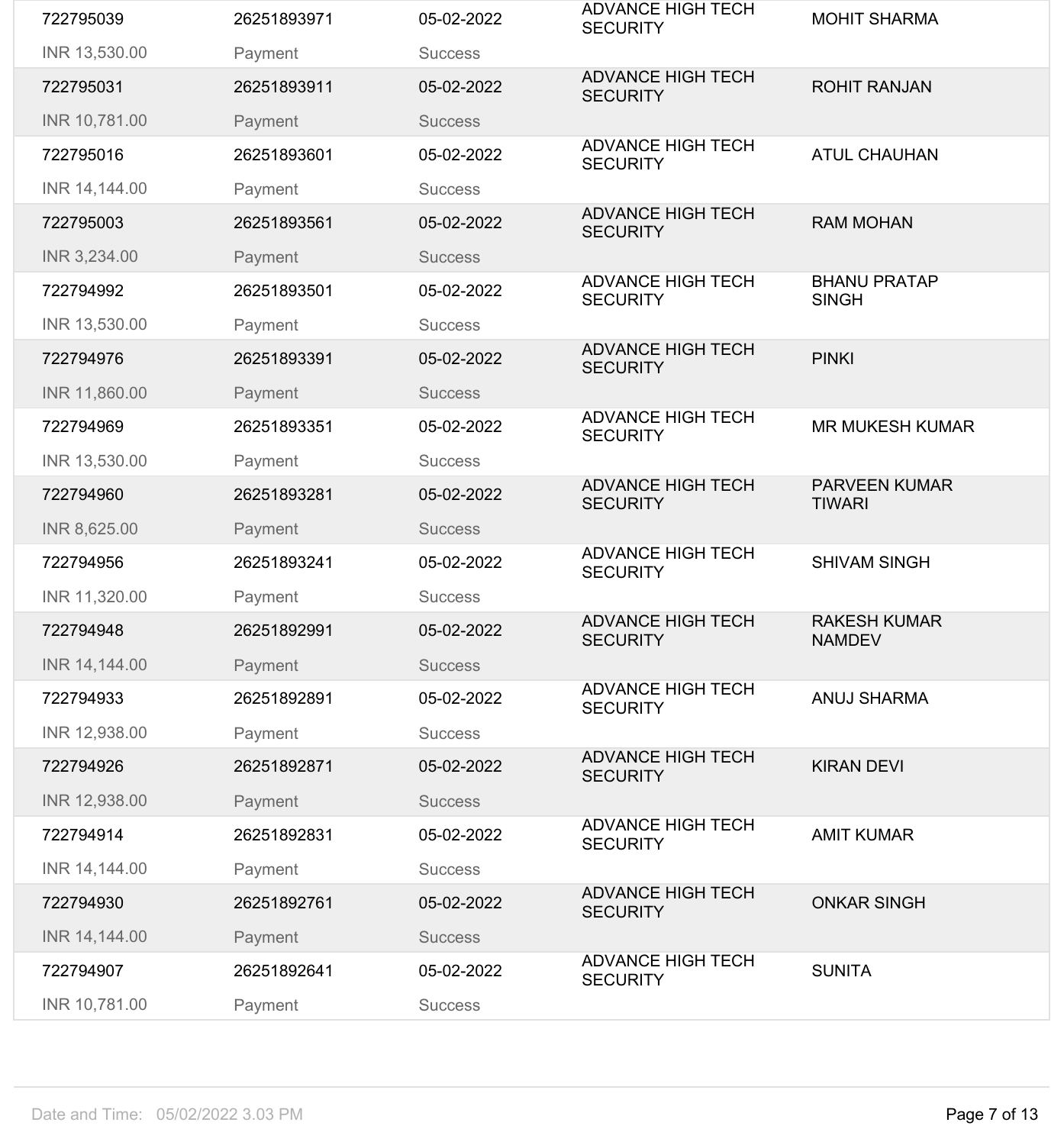| 722794894     | 26251892491 | 05-02-2022     | <b>ADVANCE HIGH TECH</b><br><b>SECURITY</b> | <b>NEERAJ KUMAR</b>     |
|---------------|-------------|----------------|---------------------------------------------|-------------------------|
| INR 14,144.00 | Payment     | <b>Success</b> |                                             |                         |
| 722794887     | 26251892451 | 05-02-2022     | <b>ADVANCE HIGH TECH</b><br><b>SECURITY</b> | <b>AKSHAY KUMAR</b>     |
| INR 14,144.00 | Payment     | <b>Success</b> |                                             |                         |
| 722794884     | 26251892181 | 05-02-2022     | <b>ADVANCE HIGH TECH</b><br><b>SECURITY</b> | <b>NEETA SINGH</b>      |
| INR 10,242.00 | Payment     | <b>Success</b> |                                             |                         |
| 722794865     | 26251892141 | 05-02-2022     | <b>ADVANCE HIGH TECH</b><br><b>SECURITY</b> | <b>SHIV NARAYAN</b>     |
| INR 10,781.00 | Payment     | <b>Success</b> |                                             |                         |
| 722794843     | 26251891931 | 05-02-2022     | <b>ADVANCE HIGH TECH</b><br><b>SECURITY</b> | <b>NAMRTA SINGH</b>     |
| INR 4,852.00  | Payment     | <b>Success</b> |                                             |                         |
| 722794825     | 26251891811 | 05-02-2022     | <b>ADVANCE HIGH TECH</b><br><b>SECURITY</b> | <b>RAM KUMAR</b>        |
| INR 11,320.00 | Payment     | <b>Success</b> |                                             |                         |
| 722794816     | 26251891731 | 05-02-2022     | <b>ADVANCE HIGH TECH</b><br><b>SECURITY</b> | <b>MOHAMMAD RIZWAN</b>  |
| INR 10,781.00 | Payment     | <b>Success</b> |                                             |                         |
| 722794807     | 26251891671 | 05-02-2022     | <b>ADVANCE HIGH TECH</b><br><b>SECURITY</b> | <b>GOURAV SINGH</b>     |
| INR 11,860.00 | Payment     | <b>Success</b> |                                             |                         |
| 722794793     | 26251891601 | 05-02-2022     | <b>ADVANCE HIGH TECH</b><br><b>SECURITY</b> | <b>RAJ KUMAR</b>        |
| INR 10,242.00 | Payment     | <b>Success</b> |                                             |                         |
| 722794787     | 26251891551 | 05-02-2022     | <b>ADVANCE HIGH TECH</b><br><b>SECURITY</b> | <b>ANIRUDH</b>          |
| INR 14,144.00 | Payment     | <b>Success</b> |                                             |                         |
| 722794785     | 26251891531 | 05-02-2022     | <b>ADVANCE HIGH TECH</b><br><b>SECURITY</b> | <b>RAHUL</b>            |
| INR 12,938.00 | Payment     | <b>Success</b> |                                             |                         |
| 722794774     | 26251891451 | 05-02-2022     | <b>ADVANCE HIGH TECH</b><br><b>SECURITY</b> | <b>SONU KUMAR SINGH</b> |
| INR 9,164.00  | Payment     | <b>Success</b> |                                             |                         |
| 722794765     | 26251891231 | 05-02-2022     | <b>ADVANCE HIGH TECH</b><br><b>SECURITY</b> | <b>HARISH KUMAR</b>     |
| INR 14,144.00 | Payment     | <b>Success</b> |                                             |                         |
|               |             | 05-02-2022     | <b>ADVANCE HIGH TECH</b>                    | <b>AWDESH KUMAR</b>     |
| 722794756     | 26251891141 |                | <b>SECURITY</b>                             |                         |
| INR 13,530.00 | Payment     | <b>Success</b> |                                             |                         |
| 722794736     | 26251890901 | 05-02-2022     | <b>ADVANCE HIGH TECH</b><br><b>SECURITY</b> | <b>VISHAL</b>           |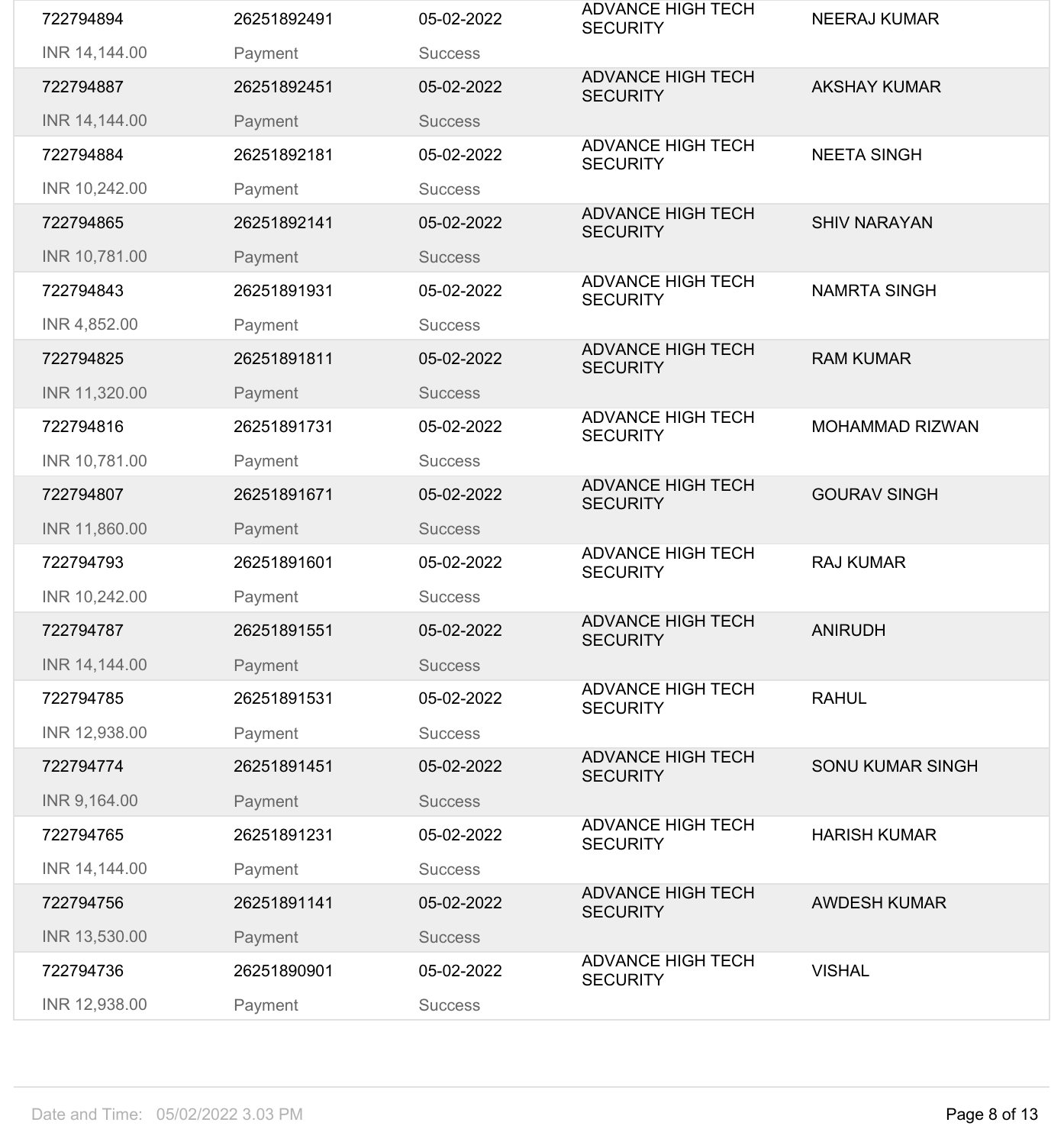| 722794716     | 26251890711 | 05-02-2022     | <b>ADVANCE HIGH TECH</b><br><b>SECURITY</b> | <b>ASHISH VERMA</b>                |
|---------------|-------------|----------------|---------------------------------------------|------------------------------------|
| INR 10,242.00 | Payment     | <b>Success</b> |                                             |                                    |
| 722794691     | 26251890591 | 05-02-2022     | <b>ADVANCE HIGH TECH</b><br><b>SECURITY</b> | <b>SANTOSH KUMAR</b>               |
| INR 11,320.00 | Payment     | <b>Success</b> |                                             |                                    |
| 722794670     | 26251890481 | 05-02-2022     | <b>ADVANCE HIGH TECH</b><br><b>SECURITY</b> | <b>JAI BHAGWAN SINGH</b>           |
| INR 14,144.00 | Payment     | <b>Success</b> |                                             |                                    |
| 722794665     | 26251890441 | 05-02-2022     | <b>ADVANCE HIGH TECH</b><br><b>SECURITY</b> | <b>SAGAR CHAUHAN</b>               |
| INR 11,860.00 | Payment     | <b>Success</b> |                                             |                                    |
| 722794645     | 26251890131 | 05-02-2022     | <b>ADVANCE HIGH TECH</b><br><b>SECURITY</b> | <b>DEEPA</b>                       |
| INR 13,530.00 | Payment     | <b>Success</b> |                                             |                                    |
| 722794633     | 26251890051 | 05-02-2022     | <b>ADVANCE HIGH TECH</b><br><b>SECURITY</b> | <b>SUBHASH CHANDRA</b>             |
| INR 11,860.00 | Payment     | <b>Success</b> |                                             |                                    |
| 722794650     | 26251889991 | 05-02-2022     | <b>ADVANCE HIGH TECH</b><br><b>SECURITY</b> | <b>RAJA RAM</b>                    |
| INR 10,781.00 | Payment     | <b>Success</b> |                                             |                                    |
| 722794625     | 26251889891 | 05-02-2022     | <b>ADVANCE HIGH TECH</b><br><b>SECURITY</b> | <b>MEENAKSHI</b>                   |
| INR 13,530.00 | Payment     | <b>Success</b> |                                             |                                    |
| 722794609     | 26251889831 | 05-02-2022     | <b>ADVANCE HIGH TECH</b>                    | <b>VIKAS</b>                       |
|               |             |                | <b>SECURITY</b>                             |                                    |
| INR 14,144.00 | Payment     | <b>Success</b> |                                             |                                    |
| 722794616     | 26251889761 | 05-02-2022     | <b>ADVANCE HIGH TECH</b><br><b>SECURITY</b> | <b>RAVINDRA RAUT</b>               |
| INR 14,144.00 | Payment     | <b>Success</b> |                                             |                                    |
| 722794594     | 26251889641 | 05-02-2022     | <b>ADVANCE HIGH TECH</b><br><b>SECURITY</b> | <b>VIKAS KUMAR SAH</b>             |
| INR 14,144.00 | Payment     | <b>Success</b> |                                             |                                    |
| 722794583     | 26251889561 | 05-02-2022     | <b>ADVANCE HIGH TECH</b><br><b>SECURITY</b> | <b>SANJU DEVI</b>                  |
| INR 10,781.00 | Payment     | <b>Success</b> |                                             |                                    |
| 722794572     | 26251889501 | 05-02-2022     | <b>ADVANCE HIGH TECH</b><br><b>SECURITY</b> | <b>MANOJ KUMAR SAH</b>             |
| INR 14,144.00 | Payment     | <b>Success</b> |                                             |                                    |
| 722794566     | 26251889451 | 05-02-2022     | <b>ADVANCE HIGH TECH</b><br><b>SECURITY</b> | <b>MAHADEV KUMAR</b><br><b>ROY</b> |
| INR 9,164.00  | Payment     | <b>Success</b> |                                             |                                    |
| 722794548     | 26251889131 | 05-02-2022     | <b>ADVANCE HIGH TECH</b><br><b>SECURITY</b> | <b>BHARAT KUMAR</b>                |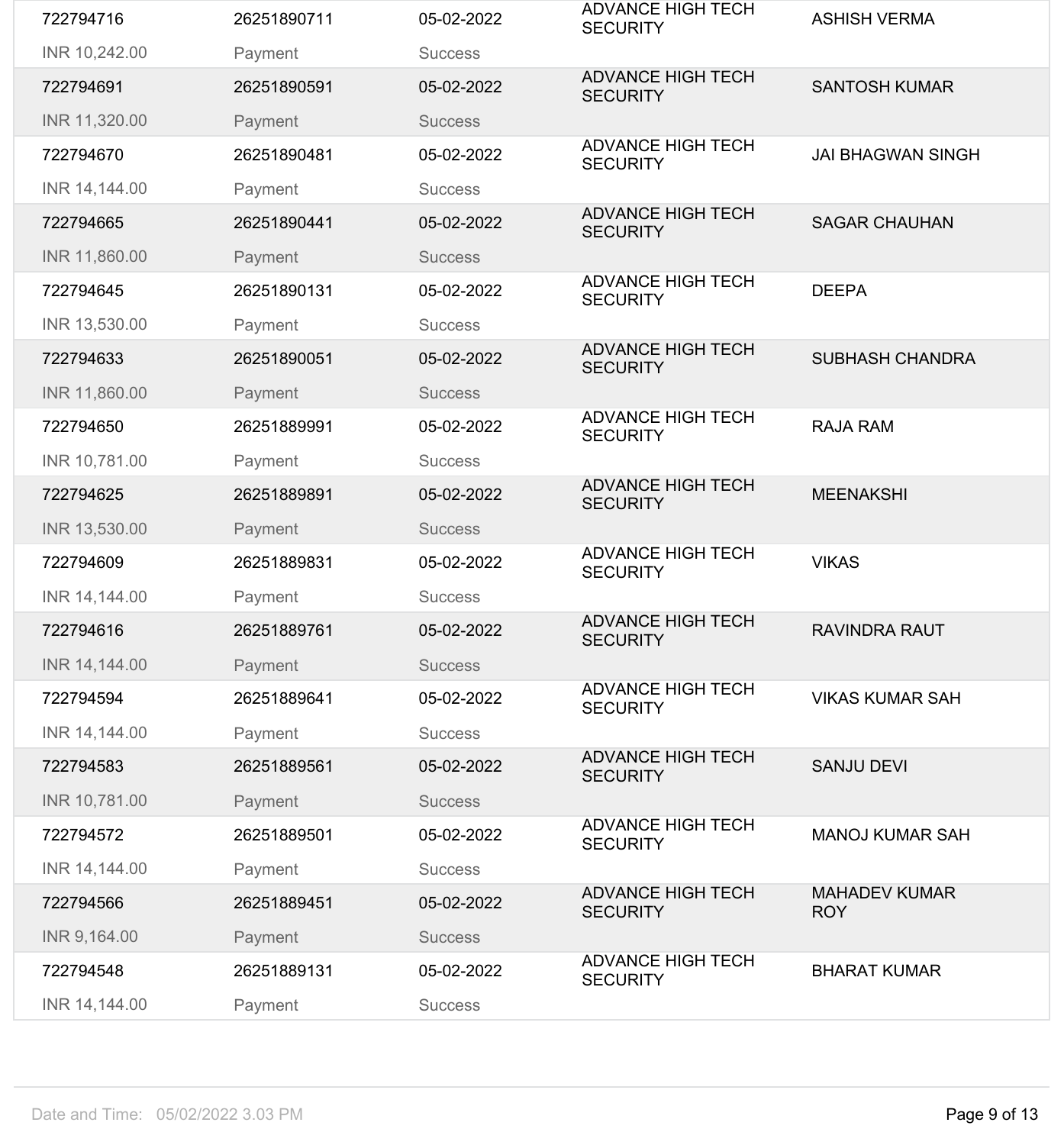| 722794542     | 26251889091 | 05-02-2022     | <b>ADVANCE HIGH TECH</b><br><b>SECURITY</b> | <b>RAJ KISHORE</b>                    |
|---------------|-------------|----------------|---------------------------------------------|---------------------------------------|
| INR 12,399.00 | Payment     | <b>Success</b> |                                             |                                       |
| 722794531     | 26251889011 | 05-02-2022     | <b>ADVANCE HIGH TECH</b><br><b>SECURITY</b> | <b>BIKRANT KUMAR</b>                  |
| INR 14,144.00 | Payment     | <b>Success</b> |                                             |                                       |
| 722794520     | 26251888981 | 05-02-2022     | <b>ADVANCE HIGH TECH</b><br><b>SECURITY</b> | <b>HADISHA</b>                        |
| INR 13,530.00 | Payment     | <b>Success</b> |                                             |                                       |
| 722794511     | 26251888881 | 05-02-2022     | <b>ADVANCE HIGH TECH</b><br><b>SECURITY</b> | <b>SUBHASH</b>                        |
| INR 14,144.00 | Payment     | <b>Success</b> |                                             |                                       |
| 722794502     | 26251888841 | 05-02-2022     | <b>ADVANCE HIGH TECH</b><br><b>SECURITY</b> | <b>LAXMI</b>                          |
| INR 4,313.00  | Payment     | <b>Success</b> |                                             |                                       |
| 722794487     | 26251888541 | 05-02-2022     | <b>ADVANCE HIGH TECH</b><br><b>SECURITY</b> | <b>PINTU</b>                          |
| INR 12,938.00 | Payment     | <b>Success</b> |                                             |                                       |
| 722794474     | 26251888461 | 05-02-2022     | <b>ADVANCE HIGH TECH</b><br><b>SECURITY</b> | <b>SACHIN</b>                         |
| INR 14,144.00 | Payment     | <b>Success</b> |                                             |                                       |
| 722794463     | 26251888391 | 05-02-2022     | <b>ADVANCE HIGH TECH</b><br><b>SECURITY</b> | <b>SANJAY YADAV</b>                   |
| INR 11,320.00 | Payment     | <b>Success</b> |                                             |                                       |
|               |             |                |                                             |                                       |
| 722794451     | 26251888321 | 05-02-2022     | <b>ADVANCE HIGH TECH</b><br><b>SECURITY</b> | <b>ANUBHAV SINGH</b>                  |
| INR 13,530.00 | Payment     | <b>Success</b> |                                             |                                       |
| 722794429     | 26251887961 | 05-02-2022     | <b>ADVANCE HIGH TECH</b><br><b>SECURITY</b> | <b>RANJIT KUMAR</b>                   |
| INR 7,547.00  | Payment     | <b>Success</b> |                                             |                                       |
| 722794413     | 26251887871 | 05-02-2022     | <b>ADVANCE HIGH TECH</b><br><b>SECURITY</b> | <b>KAPIL</b>                          |
| INR 14,144.00 | Payment     | <b>Success</b> |                                             |                                       |
| 722794397     | 26251887581 | 05-02-2022     | <b>ADVANCE HIGH TECH</b><br><b>SECURITY</b> | <b>WIPIN KUMAR</b>                    |
| INR 13,530.00 | Payment     | <b>Success</b> |                                             |                                       |
| 722794378     | 26251887461 | 05-02-2022     | <b>ADVANCE HIGH TECH</b><br><b>SECURITY</b> | <b>MANOJ PASWAN</b>                   |
| INR 10,781.00 | Payment     | <b>Success</b> |                                             |                                       |
| 722794353     | 26251887341 | 05-02-2022     | <b>ADVANCE HIGH TECH</b><br><b>SECURITY</b> | <b>HARIBILASH SINGH</b>               |
| INR 14,144.00 | Payment     | <b>Success</b> |                                             |                                       |
| 722794350     | 26251887301 | 05-02-2022     | <b>ADVANCE HIGH TECH</b><br><b>SECURITY</b> | <b>SURENDER KUMAR</b><br><b>SINGH</b> |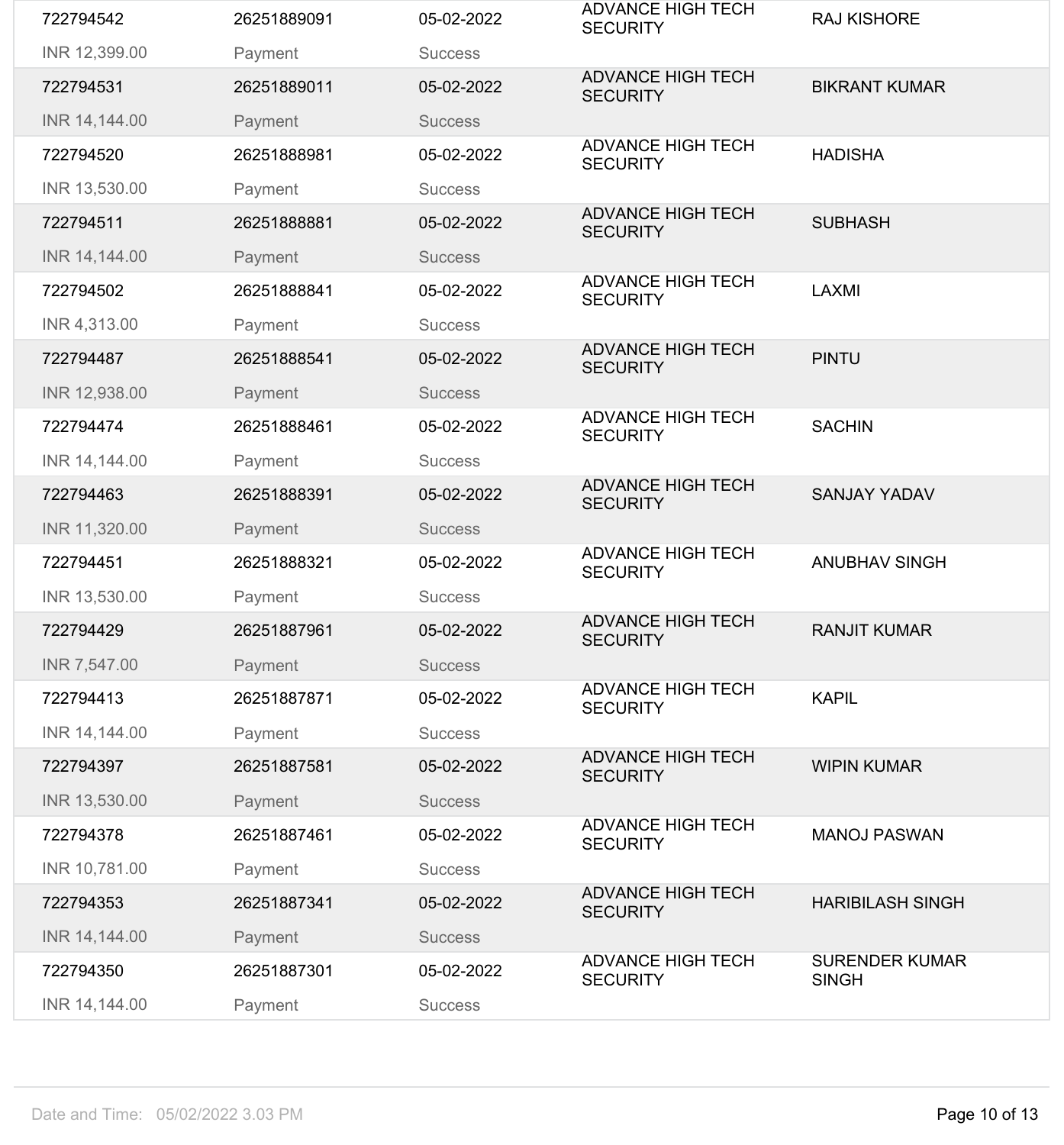| 722794327     | 26251887061 | 05-02-2022     | <b>ADVANCE HIGH TECH</b><br><b>SECURITY</b> | <b>LOKENDER KUMAR</b>               |
|---------------|-------------|----------------|---------------------------------------------|-------------------------------------|
| INR 14,144.00 | Payment     | <b>Success</b> |                                             |                                     |
| 722794335     | 26251886991 | 05-02-2022     | <b>ADVANCE HIGH TECH</b><br><b>SECURITY</b> | <b>ASHA DAS</b>                     |
| INR 14,144.00 | Payment     | <b>Success</b> |                                             |                                     |
| 722794313     | 26251886851 | 05-02-2022     | <b>ADVANCE HIGH TECH</b><br><b>SECURITY</b> | <b>VINOD KUMAR</b>                  |
| INR 14,144.00 | Payment     | <b>Success</b> |                                             |                                     |
| 722794304     | 26251886791 | 05-02-2022     | <b>ADVANCE HIGH TECH</b><br><b>SECURITY</b> | <b>RAJEEV KUMAR</b>                 |
| INR 12,399.00 | Payment     | <b>Success</b> |                                             |                                     |
| 722794280     | 26251886621 | 05-02-2022     | <b>ADVANCE HIGH TECH</b><br><b>SECURITY</b> | <b>AKASH</b>                        |
| INR 14,144.00 | Payment     | <b>Success</b> |                                             |                                     |
| 722794293     | 26251886551 | 05-02-2022     | <b>ADVANCE HIGH TECH</b><br><b>SECURITY</b> | <b>SURAJ KUMAR</b>                  |
| INR 14,144.00 | Payment     | <b>Success</b> |                                             |                                     |
| 722794259     | 26251886441 | 05-02-2022     | <b>ADVANCE HIGH TECH</b><br><b>SECURITY</b> | <b>DILIP KUMAR</b>                  |
| INR 12,399.00 | Payment     | <b>Success</b> |                                             |                                     |
| 722794268     | 26251886341 | 05-02-2022     | <b>ADVANCE HIGH TECH</b><br><b>SECURITY</b> | <b>NARIENDER SINGH</b>              |
| INR 12,938.00 | Payment     | <b>Success</b> |                                             |                                     |
| 722794248     | 26251886211 | 05-02-2022     | <b>ADVANCE HIGH TECH</b><br><b>SECURITY</b> | <b>MANTU SAH</b>                    |
| INR 14,144.00 | Payment     | <b>Success</b> |                                             |                                     |
| 722794236     | 26251886141 | 05-02-2022     | <b>ADVANCE HIGH TECH</b><br><b>SECURITY</b> | <b>MANMOHAN SINGH</b>               |
| INR 14,144.00 | Payment     | <b>Success</b> |                                             |                                     |
| 722794213     | 26251885811 | 05-02-2022     | <b>ADVANCE HIGH TECH</b><br><b>SECURITY</b> | <b>ANITA</b>                        |
| INR 14,144.00 | Payment     | <b>Success</b> |                                             |                                     |
| 722794173     | 26251885571 | 05-02-2022     | <b>ADVANCE HIGH TECH</b><br><b>SECURITY</b> | <b>RAJU KUMAR</b>                   |
| INR 13,530.00 | Payment     | <b>Success</b> |                                             |                                     |
| 722794188     | 26251885381 | 05-02-2022     | <b>ADVANCE HIGH TECH</b><br><b>SECURITY</b> | <b>KOMAL KUMARI</b>                 |
| INR 14,144.00 | Payment     | <b>Success</b> |                                             |                                     |
| 722794146     | 26251885261 | 05-02-2022     | <b>ADVANCE HIGH TECH</b><br><b>SECURITY</b> | <b>CHANDER PAL</b><br><b>SHARMA</b> |
| INR 8,625.00  | Payment     | <b>Success</b> |                                             |                                     |
| 722794134     | 26251885081 | 05-02-2022     | <b>ADVANCE HIGH TECH</b><br><b>SECURITY</b> | <b>SANJU</b>                        |
| INR 11,320.00 | Payment     | <b>Success</b> |                                             |                                     |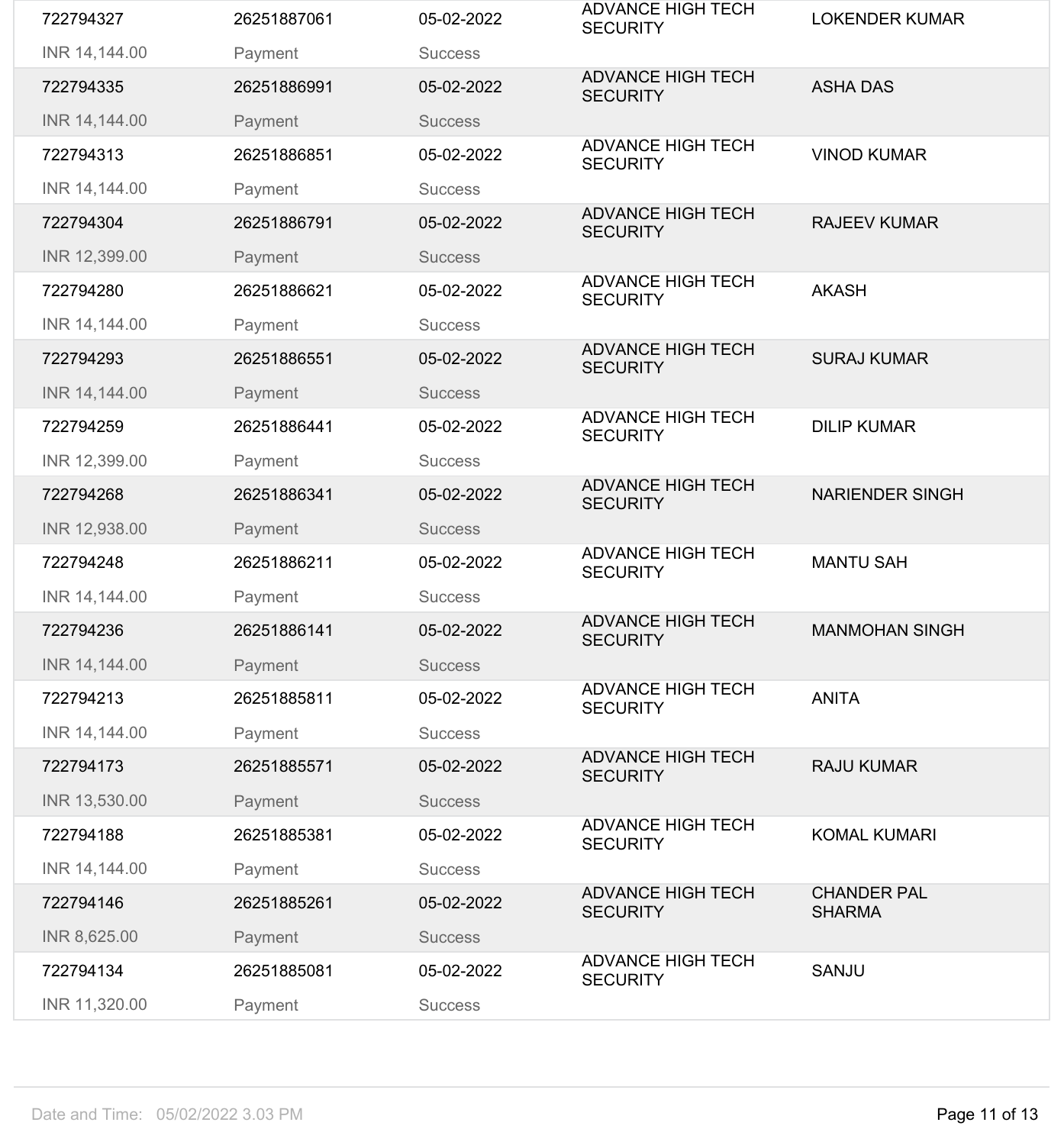| 722794111     | 26251884911 | 05-02-2022     | <b>ADVANCE HIGH TECH</b><br><b>SECURITY</b> | <b>DEV RAJ</b>                       |
|---------------|-------------|----------------|---------------------------------------------|--------------------------------------|
| INR 12,399.00 | Payment     | <b>Success</b> |                                             |                                      |
| 722794095     | 26251884791 | 05-02-2022     | <b>ADVANCE HIGH TECH</b><br><b>SECURITY</b> | <b>SAHIL KUMAR</b>                   |
| INR 11,860.00 | Payment     | <b>Success</b> |                                             |                                      |
| 722794094     | 26251884771 | 05-02-2022     | <b>ADVANCE HIGH TECH</b><br><b>SECURITY</b> | <b>SURESH KUMAR</b>                  |
| INR 17,527.00 | Payment     | <b>Success</b> |                                             |                                      |
| 722794079     | 26251884681 | 05-02-2022     | <b>ADVANCE HIGH TECH</b><br><b>SECURITY</b> | <b>SONU KUMAR</b>                    |
| INR 12,399.00 | Payment     | <b>Success</b> |                                             |                                      |
| 722794074     | 26251884631 | 05-02-2022     | <b>ADVANCE HIGH TECH</b><br><b>SECURITY</b> | <b>PARDEEP KUMAR</b><br><b>SINGH</b> |
| INR 17,527.00 | Payment     | <b>Success</b> |                                             |                                      |
| 722794056     | 26251884301 | 05-02-2022     | <b>ADVANCE HIGH TECH</b><br><b>SECURITY</b> | <b>RAKESH KUMAR JHA</b>              |
| INR 14,144.00 | Payment     | <b>Success</b> |                                             |                                      |
| 722794036     | 26251884171 | 05-02-2022     | <b>ADVANCE HIGH TECH</b><br><b>SECURITY</b> | <b>SHAMBHU</b>                       |
| INR 9,802.00  | Payment     | <b>Success</b> |                                             |                                      |
| 722794026     | 26251883951 | 05-02-2022     | <b>ADVANCE HIGH TECH</b><br><b>SECURITY</b> | <b>SHARWAN KUMAR</b><br><b>RAM</b>   |
| INR 4,852.00  | Payment     | <b>Success</b> |                                             |                                      |
| 722794014     | 26251883911 | 05-02-2022     | <b>ADVANCE HIGH TECH</b><br><b>SECURITY</b> | <b>ONKAR KUMAR</b><br><b>PASWAN</b>  |
| INR 14,144.00 | Payment     | <b>Success</b> |                                             |                                      |
| 722793998     | 26251883731 | 05-02-2022     | <b>ADVANCE HIGH TECH</b><br><b>SECURITY</b> | <b>SANDEEP</b>                       |
| INR 12,416.00 | Payment     | <b>Success</b> |                                             |                                      |
| 722793993     | 26251883681 | 05-02-2022     | <b>ADVANCE HIGH TECH</b><br><b>SECURITY</b> | <b>VIKRAM SINGH</b>                  |
| INR 13,530.00 | Payment     | <b>Success</b> |                                             |                                      |
|               |             |                |                                             |                                      |
| 722793982     | 26251883641 | 05-02-2022     | <b>ADVANCE HIGH TECH</b><br><b>SECURITY</b> | <b>PAWAN</b>                         |
| INR 13,530.00 | Payment     | <b>Success</b> |                                             |                                      |
| 722793975     | 26251883591 | 05-02-2022     | <b>ADVANCE HIGH TECH</b><br><b>SECURITY</b> | <b>SANTOSH KUMAR</b><br><b>VERMA</b> |
| INR 17,527.00 | Payment     | <b>Success</b> |                                             |                                      |
| 722793973     | 26251883571 | 05-02-2022     | <b>ADVANCE HIGH TECH</b><br><b>SECURITY</b> | <b>SANJAY KUMAR</b>                  |
| INR 10,781.00 | Payment     | <b>Success</b> |                                             |                                      |
| 722793960     | 26251883481 | 05-02-2022     | <b>ADVANCE HIGH TECH</b><br><b>SECURITY</b> | <b>MUKESH KUMAR</b><br><b>PODDAR</b> |